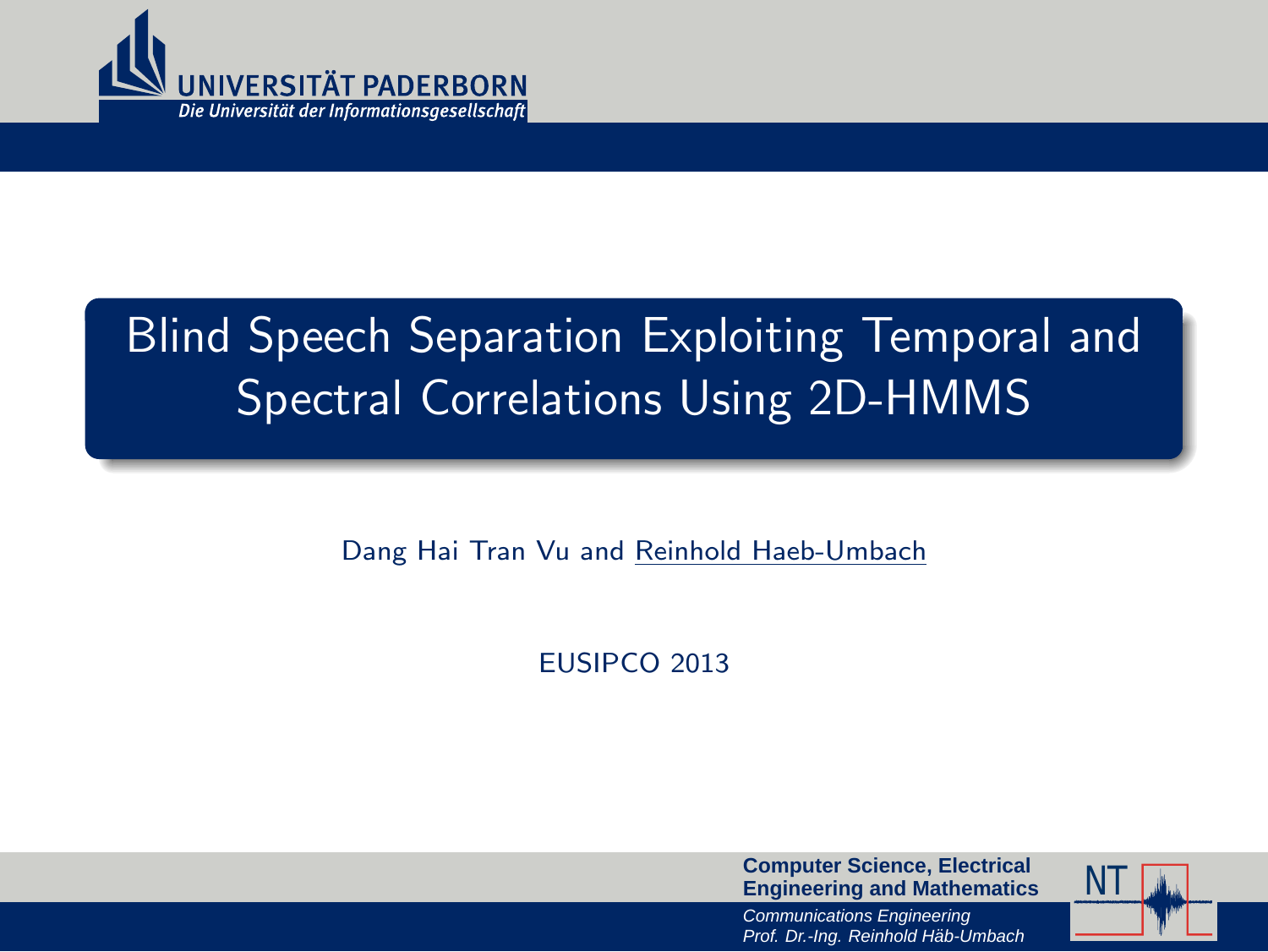#### Frequency domain blind source separation



Short-time Fourier-transform (STFT) domain mixing model

$$
\mathbf{X}(m,k) \approx \sum_{i=1}^I \mathbf{H}_i(k) S_i(m,k) + \mathbf{N}(m,k)
$$

NT

where  $m$ : frame index,  $k$ : frequency bin

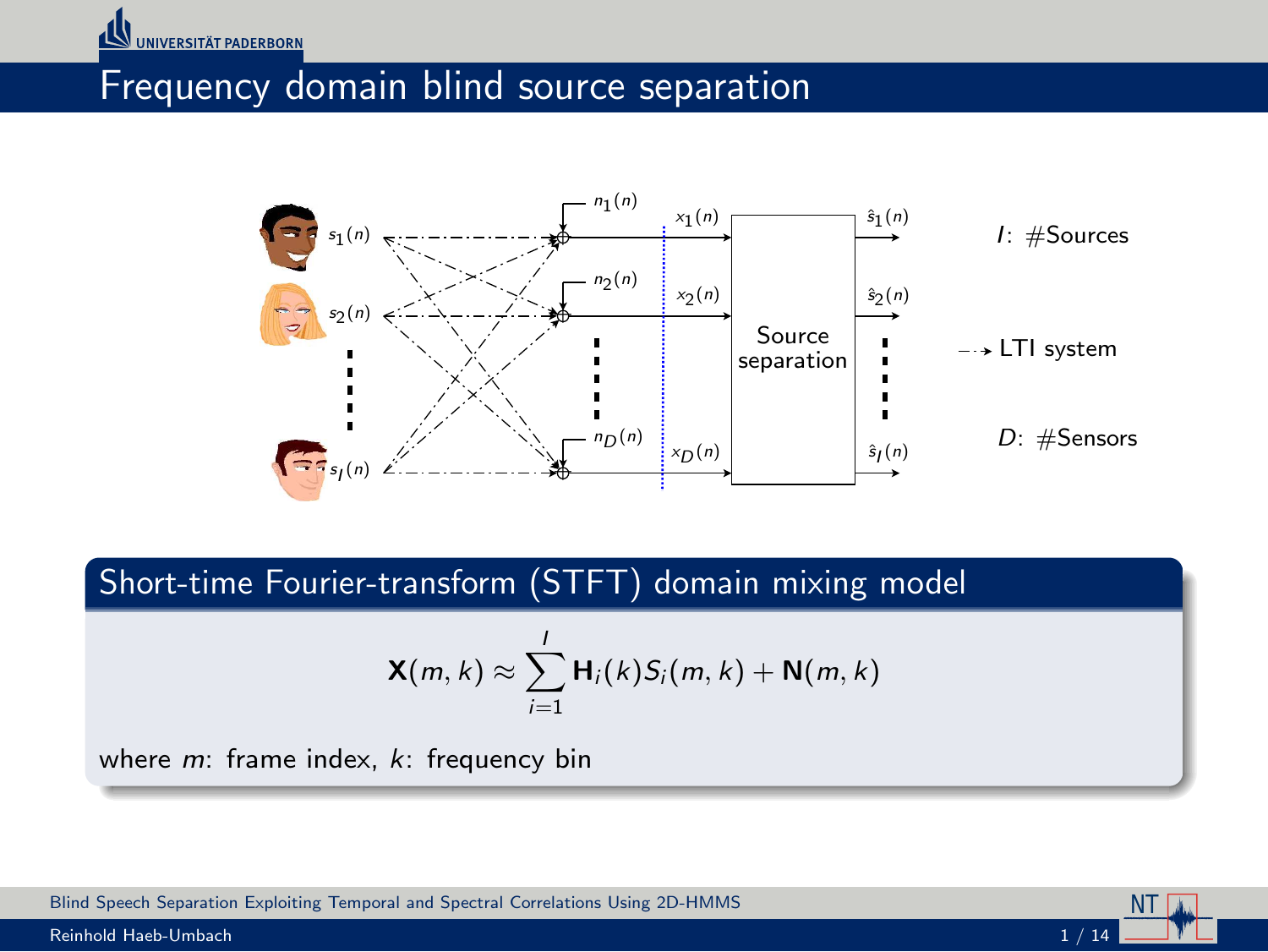## Sparseness-based BSS

### Generative model in STFT domain

- At most one source dominant in each time-frequency slot  $(m, k)$
- Generative model:

$$
\mathbf{X}(m,k) = \begin{cases} \mathbf{N}(m,k) & \text{if } Z(m,k) = 0\\ \mathbf{H}_i(k)S_i(m,k) + \mathbf{N}(m,k) & \text{if } Z(m,k) \in \{i; i = 1,\ldots, l\} \end{cases}
$$

•  $Z(m, k)$  hidden random variable indicating which source is active

### Goal: Extract  $S_i(m, k)$  solely from  $\mathbf{X}(m, k)$

• By computation of source activity probability

 $P(Z(m, k) | \mathbf{X}(m, k))$ 



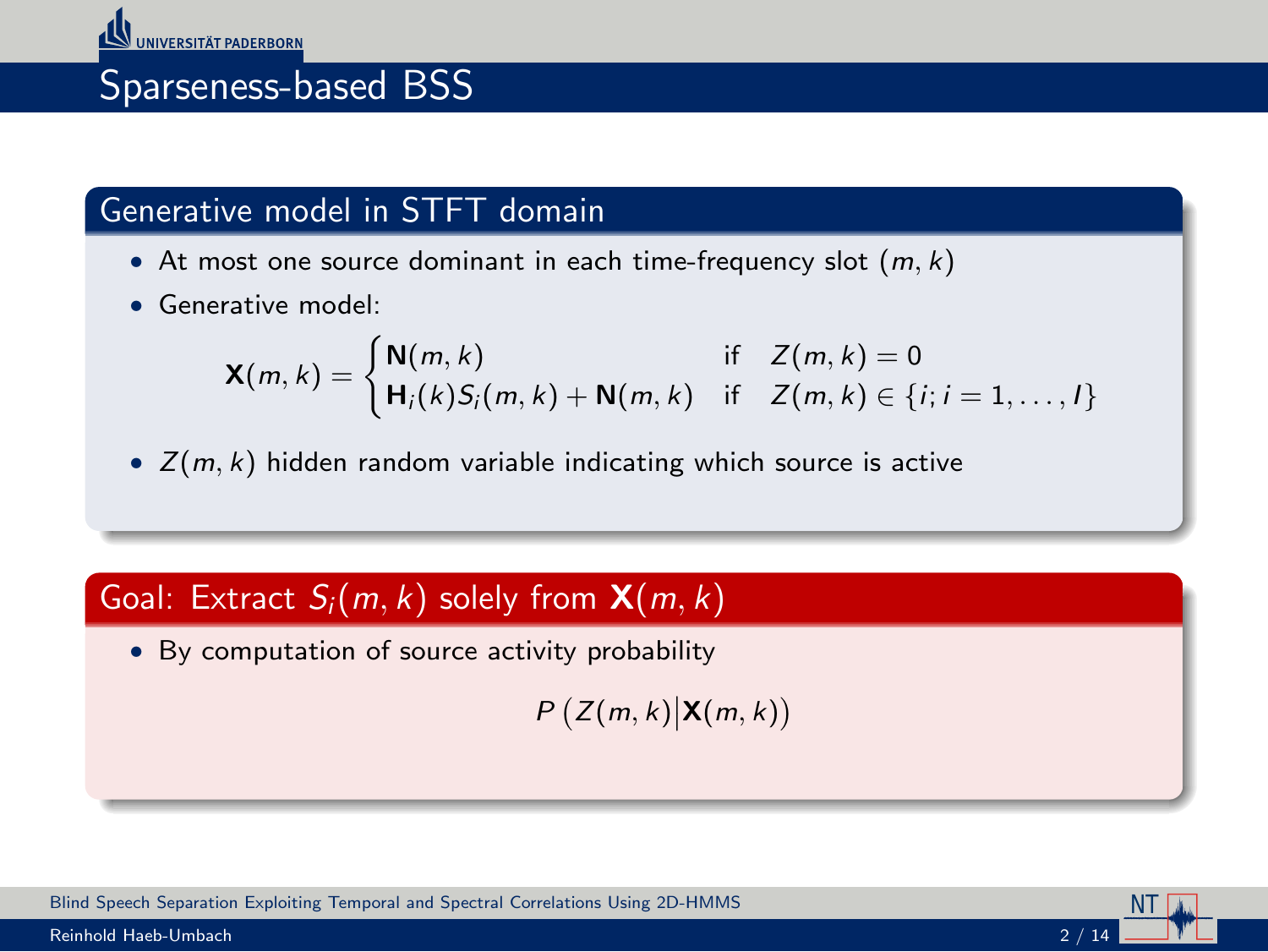### Sparseness-based BSS

#### Generative model in STFT domain

- At most one source dominant in each time-frequency slot  $(m, k)$
- Generative model:

$$
\mathbf{X}(m,k) = \begin{cases} \mathbf{N}(m,k) & \text{if } Z(m,k) = 0\\ \mathbf{H}_i(k)S_i(m,k) + \mathbf{N}(m,k) & \text{if } Z(m,k) \in \{i; i = 1,\ldots, l\} \end{cases}
$$

- $Z(m, k)$  hidden random variable indicating which source is active
- Temporal and spectral correlations in  $X(1..M, 1..K)$  present

#### Goal: Extract  $S_i(m)$  solely from  $\mathsf{X}(1..M,1..K)$

• By computation of source activity probability

$$
P\left(Z(m,k)|\mathbf{X}(\boxed{1..M,1..K})\right)
$$

using temporal and spectral correlations!

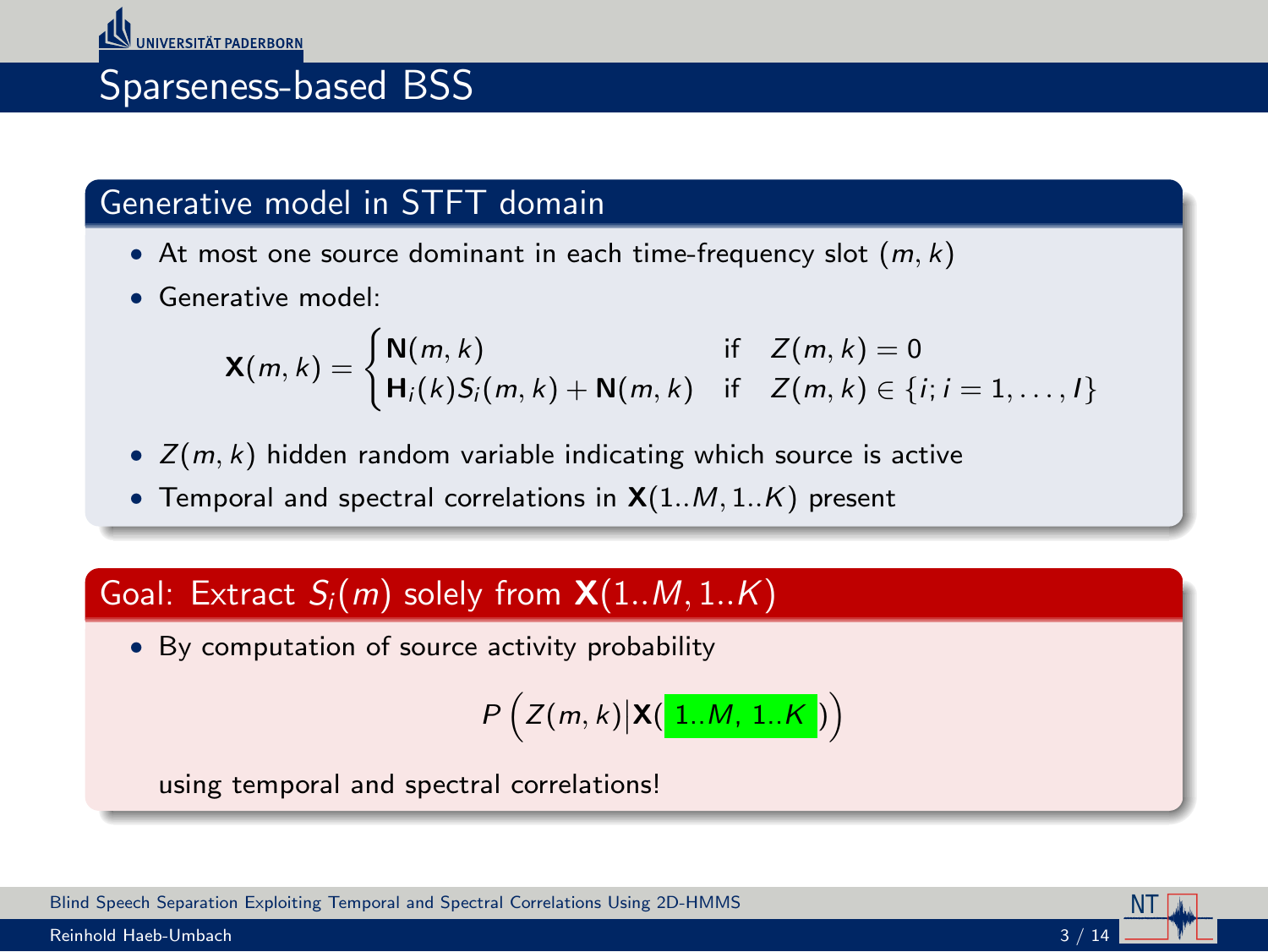

### Capturing temporal and spectral correlations

#### 2D Hidden Markov Model



NT

- Modeling correlations among adjacent time-frequency slots
- Problem: Exact inference is computational intractable!
	- ▶ Solution: Alternate inference in time and frequency direction



Reinhold Haeb-Umbach 4 / 14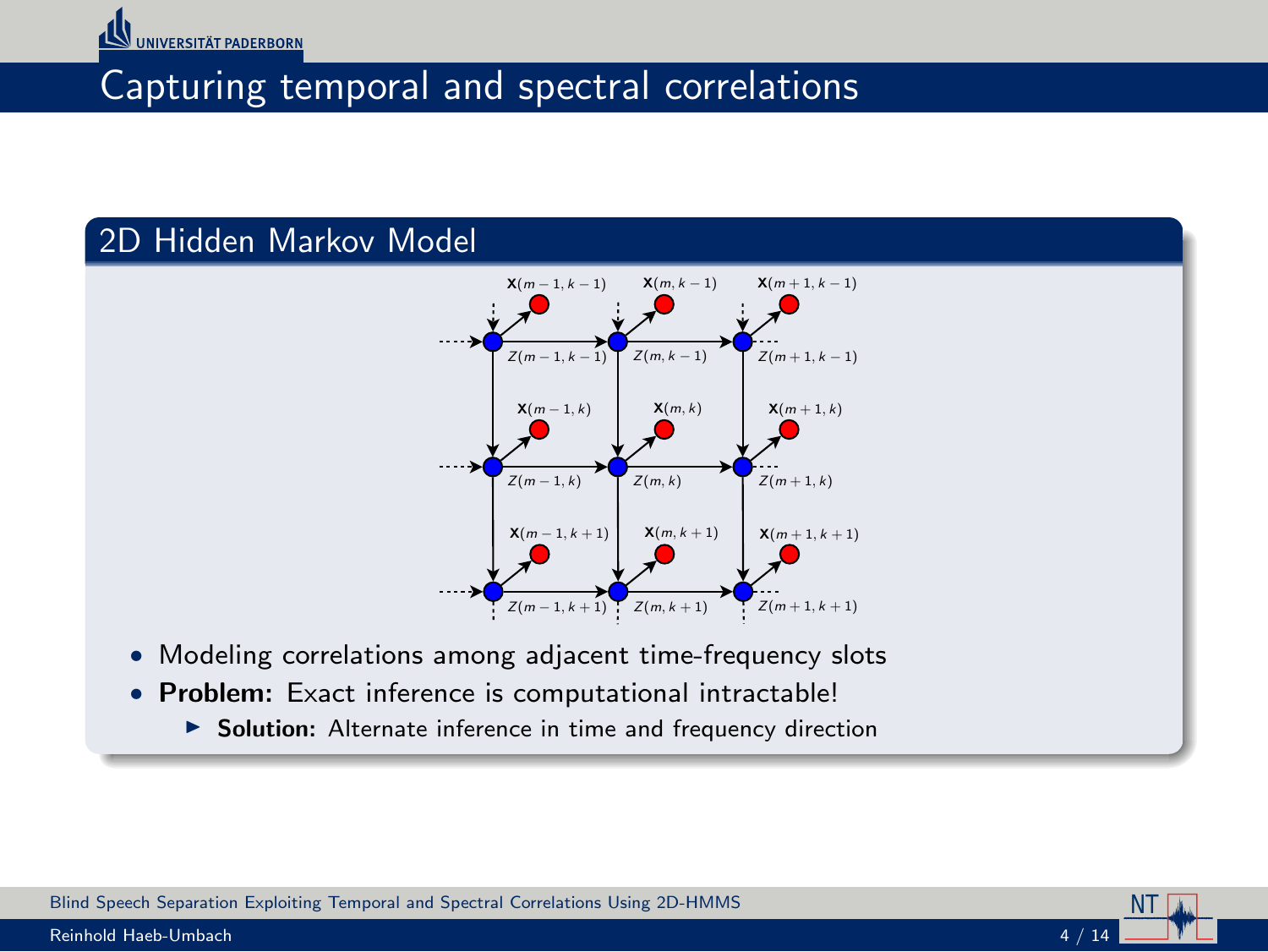### Decoding of a 2D-HMM

#### Modified forward-backward algorithm (FBA) in frequency direction



- Ignoring vertical dependencies in all other columns
- Modified forward-backward algorithm (FBA):

 $\chi\boldsymbol{\alpha}(m,k)=1 \propto \sqrt{\Gamma}^{\mathrm{T}}\left(\chi\boldsymbol{\alpha}(m,k-1)\circ \mathbf{o}(m,k-1)\circ \chi\mathbf{u}(m,k-1)\right)$  $\mathcal{D}(\mathcal{B}(m, k) = \pi \propto \mathcal{D} \mathsf{T} \left( \mathcal{D}(\mathcal{B}(m, k+1) \circ \mathsf{o}(m, k+1) \circ \mathcal{D}(\mathsf{m}, k+1) \right)$  $\gamma$  $\gamma$  $(m, k) = 1 \propto$  **o** $(m, k) \circ \gamma$ **u** $(m, k) \circ \gamma \alpha$  $(m, k) \circ \gamma \beta$  $(m, k)$ 





Reinhold Haeb-Umbach  $5 / 14$ 

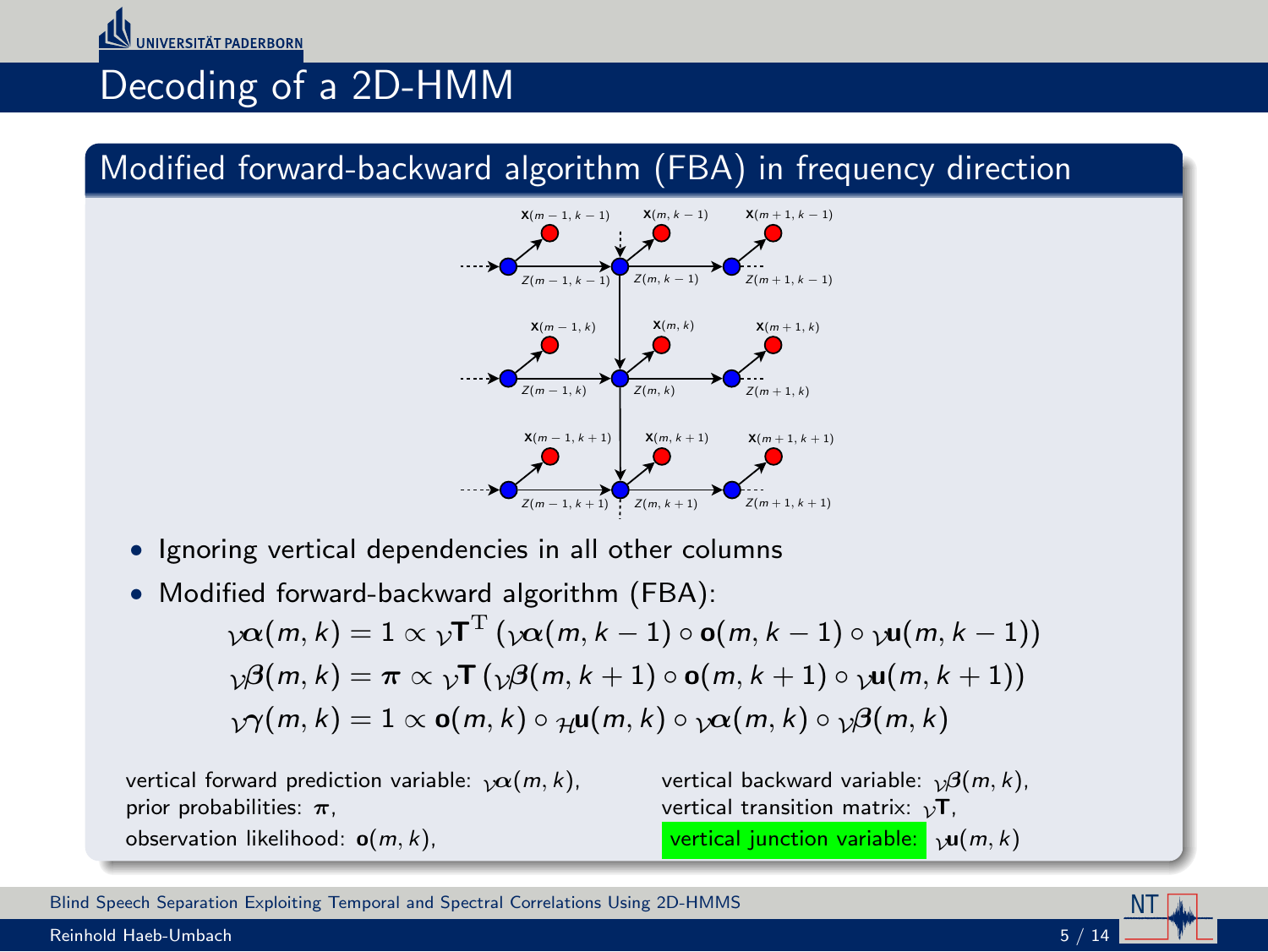### Decoding of a 2D-HMM

#### Iterative Turbo Decoding Scheme



• Based on modified forward-backward algorithm (FBA) along time and frequency direction

NT

• Extrinsic information exchange between both directions

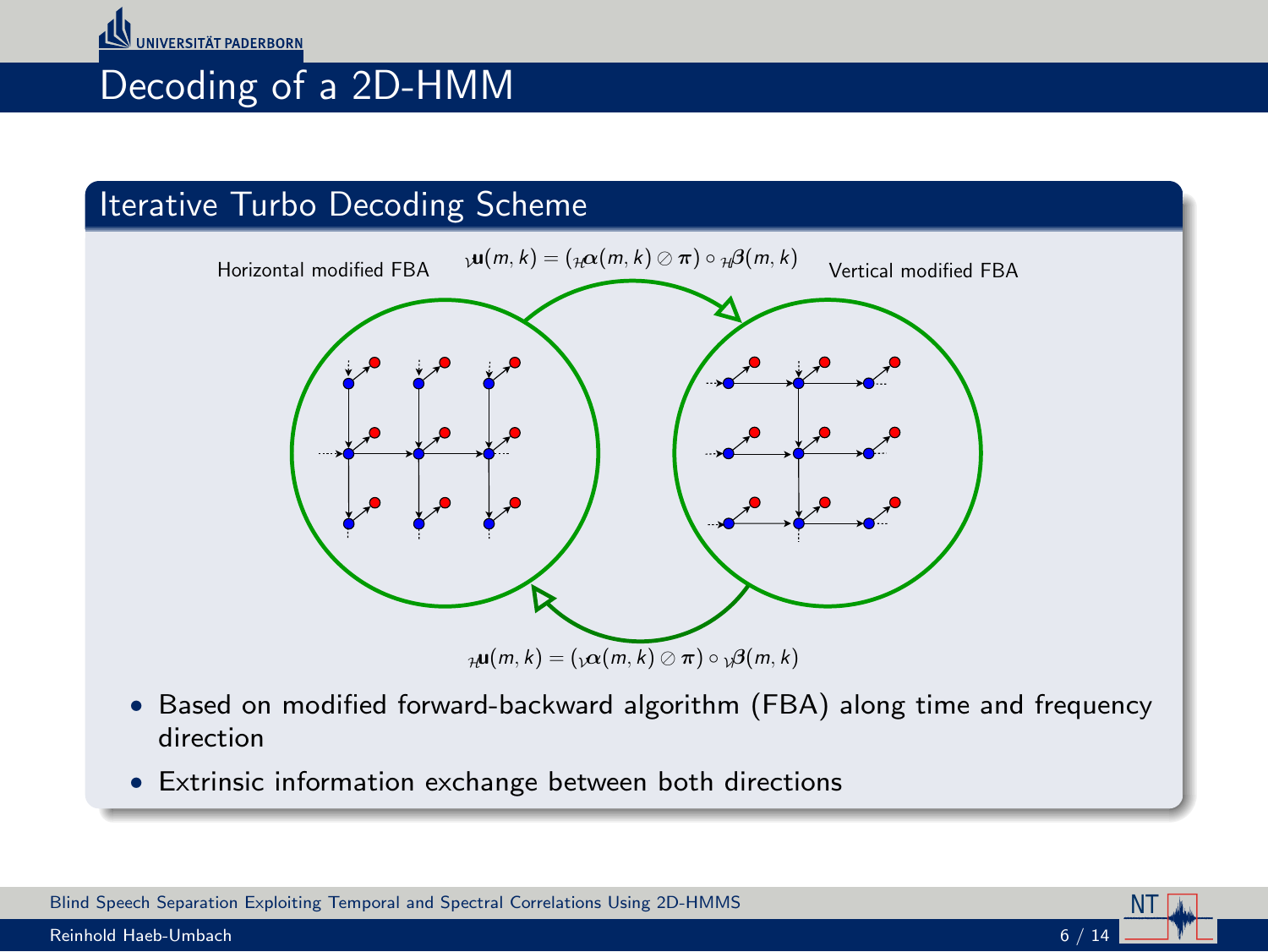

# Polar model of  $p(X(m, k)]Z(m, k))$

#### Average a-posteriori SNR

$$
\varphi(m,k) := \frac{1}{D} \mathbf{X}^{\mathrm{H}}(m,k) \boldsymbol{\Phi}_{\mathbf{NN}}^{-1}(k) \mathbf{X}(m,k)
$$

where  ${\bf \Phi_{NN}}={\rm E}\big[{\bf NN}^{\rm H}\big]$ 

• Modeled by scaled chi-squared distribution

#### Frequency and unit-norm normalize observation vector

$$
\tilde{Y}_j(m,k) := |X_j(m,k)| \exp \left\{ i \frac{\arg[X_j(m,k)X_1^*(m,k)]}{2(k-1)f_s d_{\max}(Kc_v)^{-1}} \right\}
$$

$$
\mathbf{Y}(m,k) := \tilde{\mathbf{Y}}(m,k) / ||\tilde{\mathbf{Y}}(m,k)||
$$

• Modeled by complex Watson distribution

#### Assumption

$$
p\left(\mathbf{X}(m,k)\middle|Z(m,k)\right)=p\left(\mathbf{Y}(m,k)\middle|Z(m,k)\right)\cdot p\left(\varphi(m,k)\middle|Z(m,k)\right)
$$

[Blind Speech Separation Exploiting Temporal and Spectral Correlations Using 2D-HMMS](#page-0-0)

Reinhold Haeb-Umbach 7 / 14

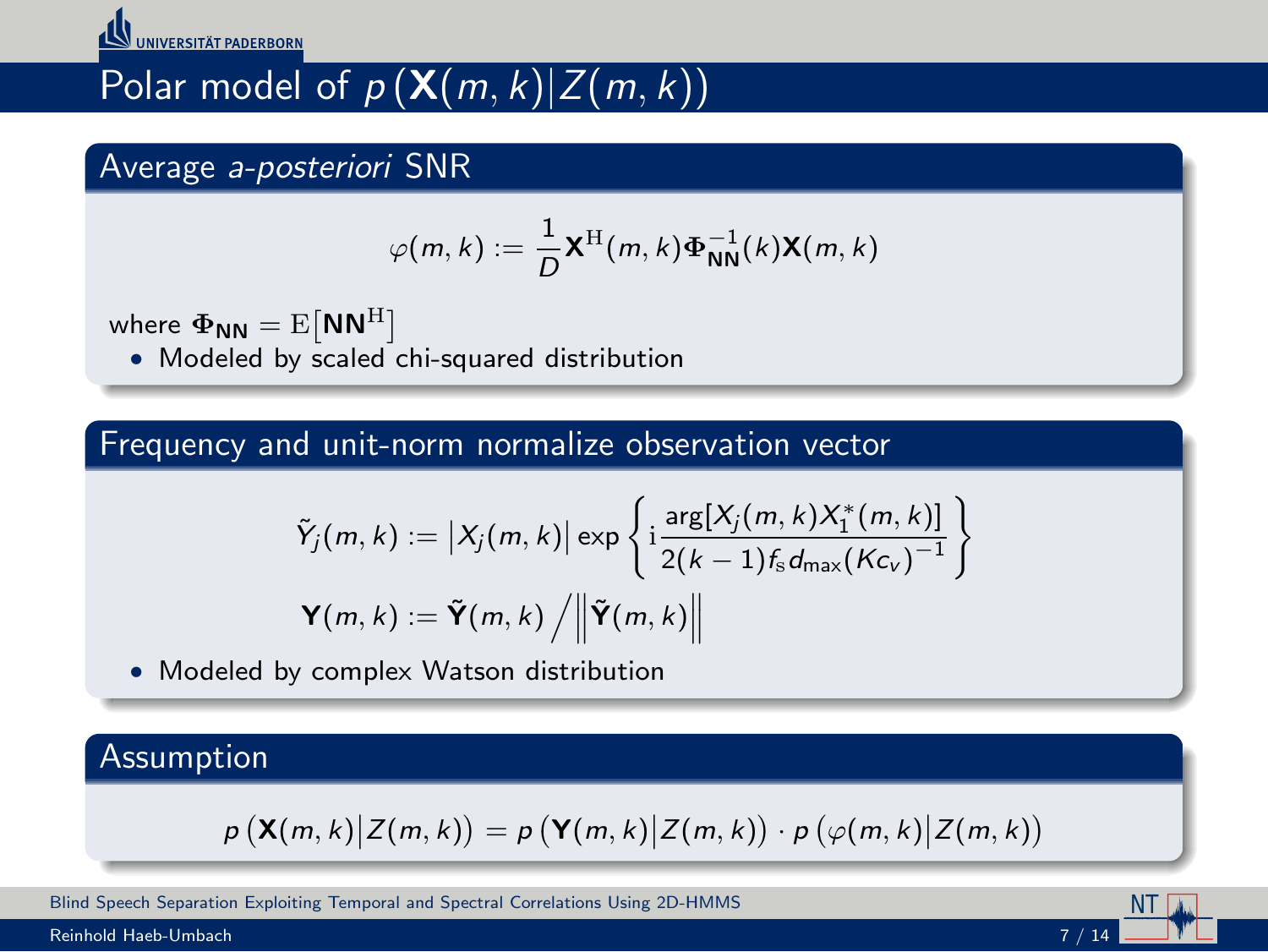

### Expectation Maximization algorithm for BSS

#### **Parameters**

- Set of unknown parameters  $\Theta = \{W_1, \ldots, W_l\}$
- Parameters of 2D-HMM are pretrained with speech mixtures

#### E-step: Estimate posterior speech activity probabilities

• Use proposed turbo decoding scheme to estimate posterior speech activity probabilities  $\gamma_i^{(\nu)}(m,k) := P\left(Z(m,k) | \mathbf{X}(1..M,1..K) ; \Theta^{(\nu)}\right)$ 

#### M-step: Update unknown parameter

• Principal eigenvector of source dependent matrix



NT

[Blind Speech Separation Exploiting Temporal and Spectral Correlations Using 2D-HMMS](#page-0-0)

Reinhold Haeb-Umbach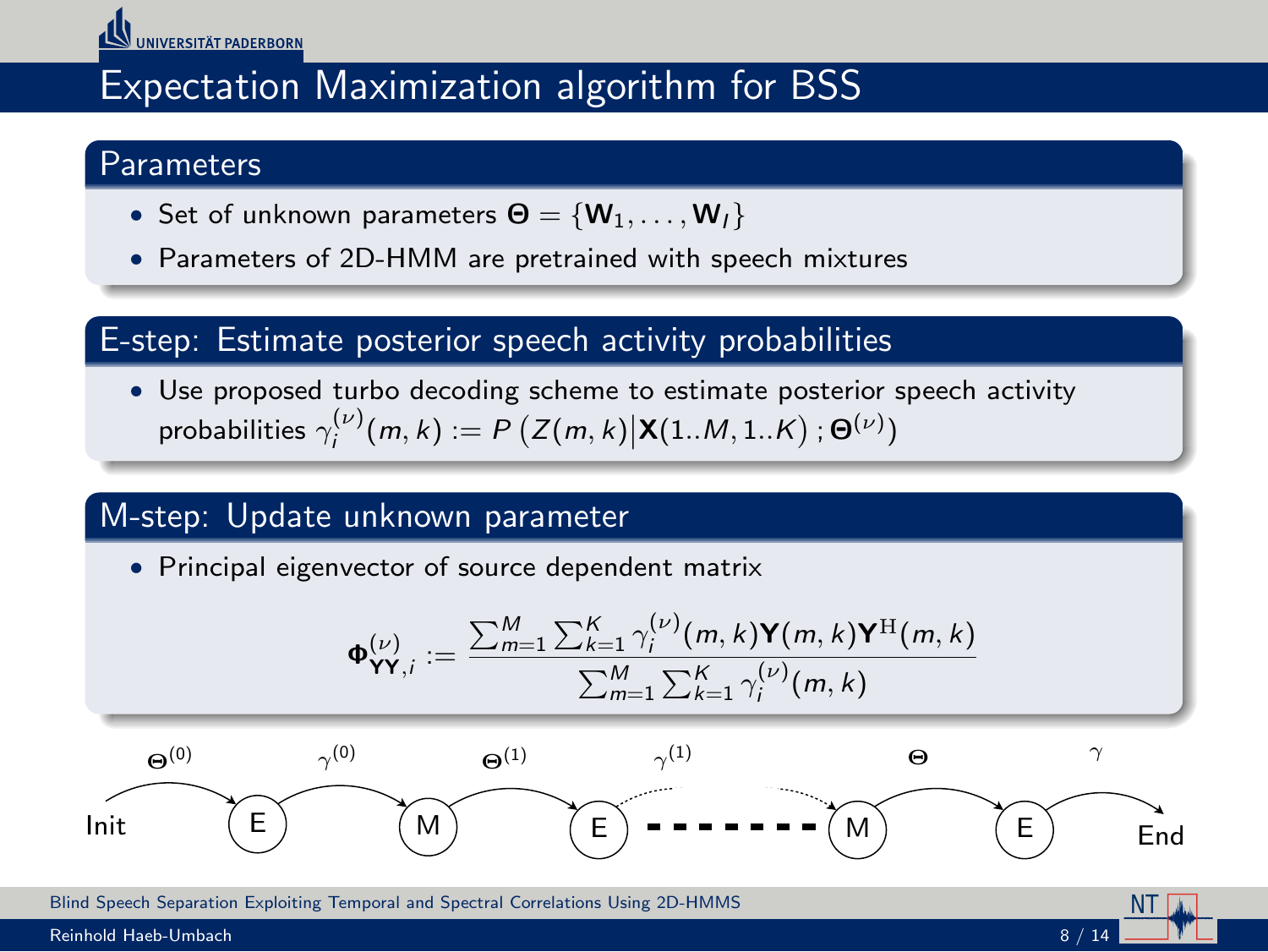



NT

#### Properties

- Spatial filtering with generalized eigenvector (MaxSNR)-beamforming
- Spectral filtering with Wiener post-filter
- Adaptation control with source activity probability  $P(Z|\mathbf{X})$

[Blind Speech Separation Exploiting Temporal and Spectral Correlations Using 2D-HMMS](#page-0-0)

Reinhold Haeb-Umbach 9 / 14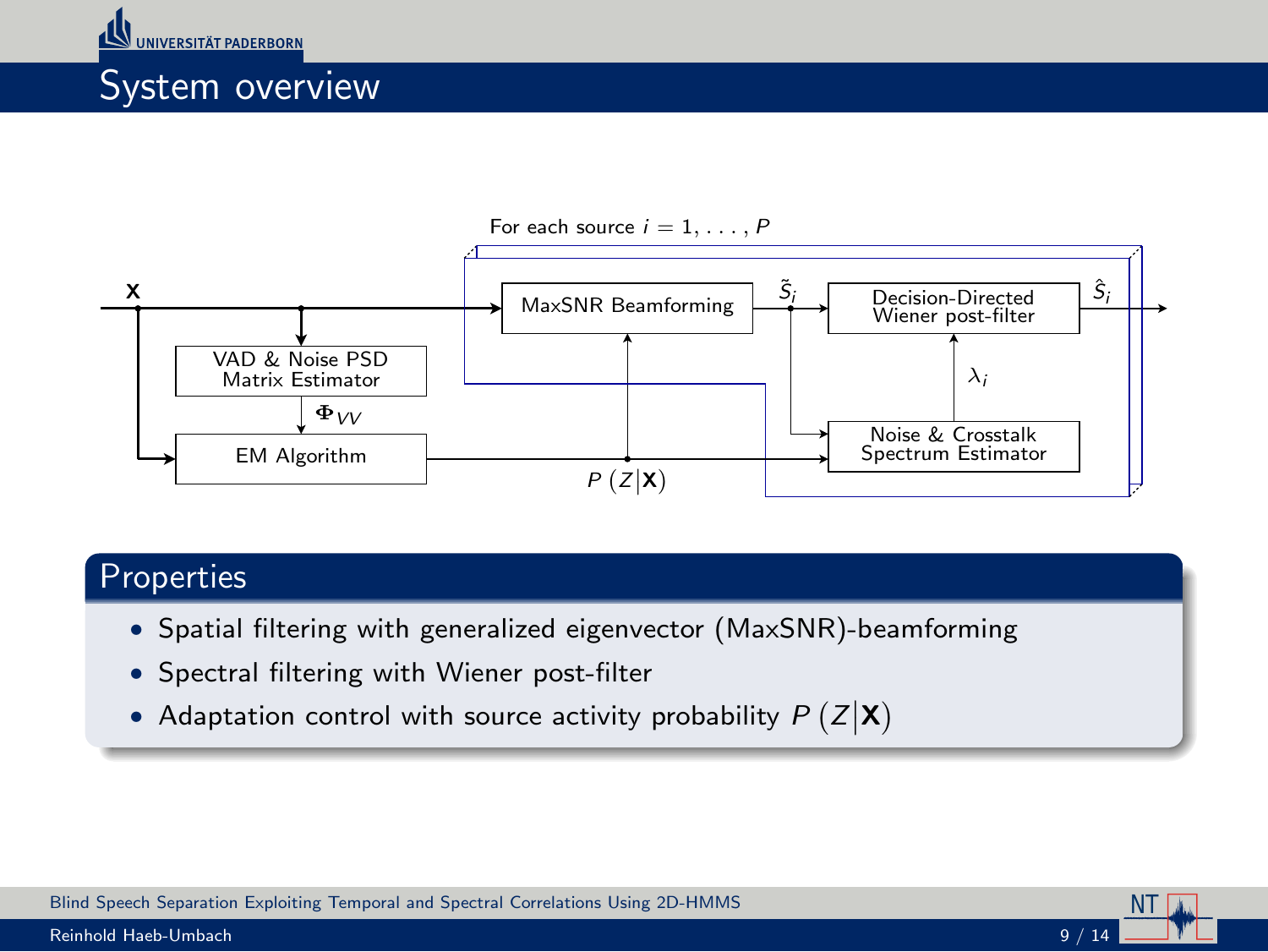### Evaluation

#### Setup

- Four sensor array arranged at the vertices of regular tetrahedron with lateral length of 2cm (No spatial aliasing!)
- 3 sources randomly positioned around the microphone
- Noise recordings of the fan noise of a video projector at −10 dB
- White noise at −20 dB
- Image method for reverberant room simulation



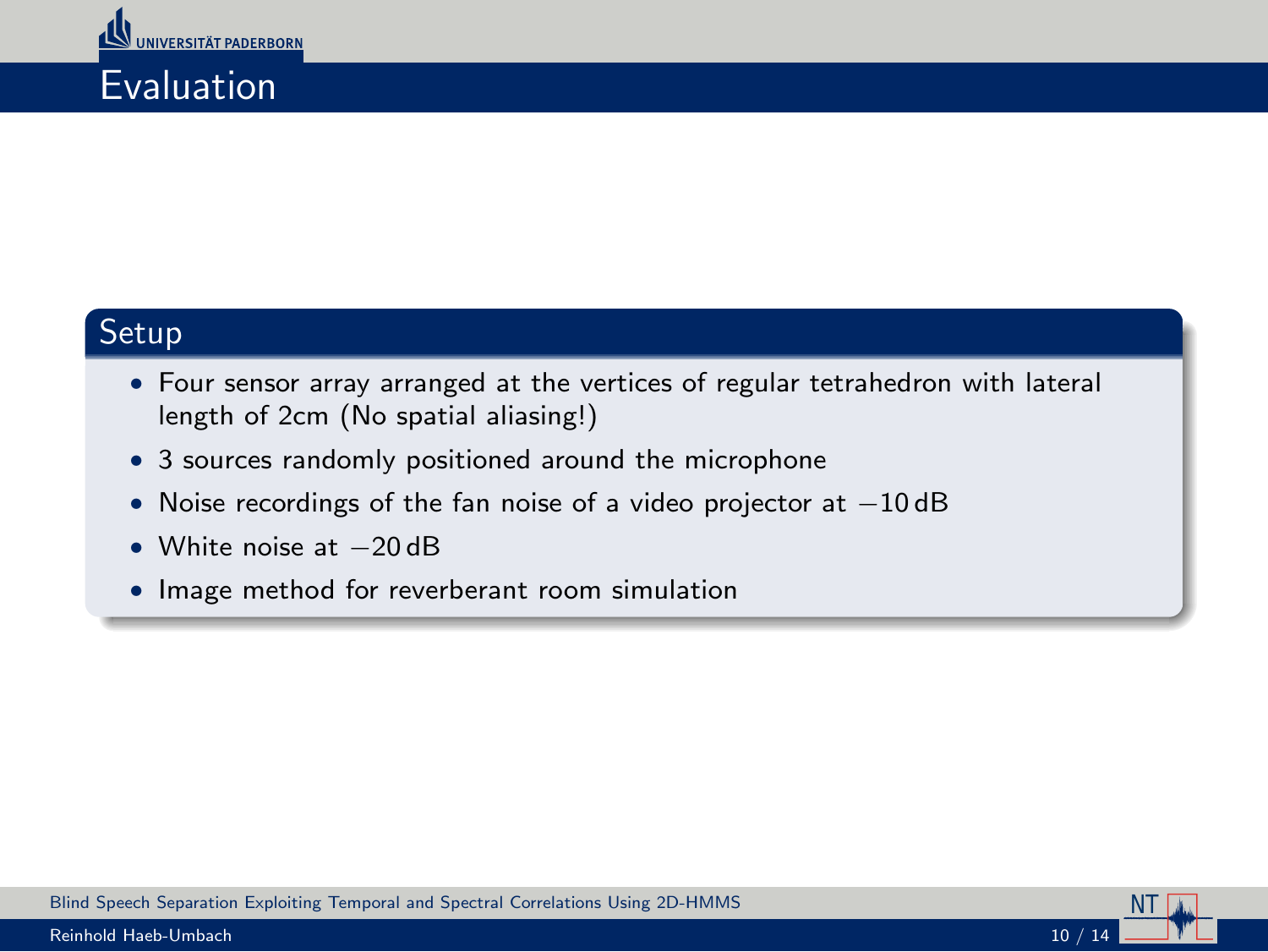



### Gain in signal-to-interference-ratio (SIR)







Reinhold Haeb-Umbach 11 / 14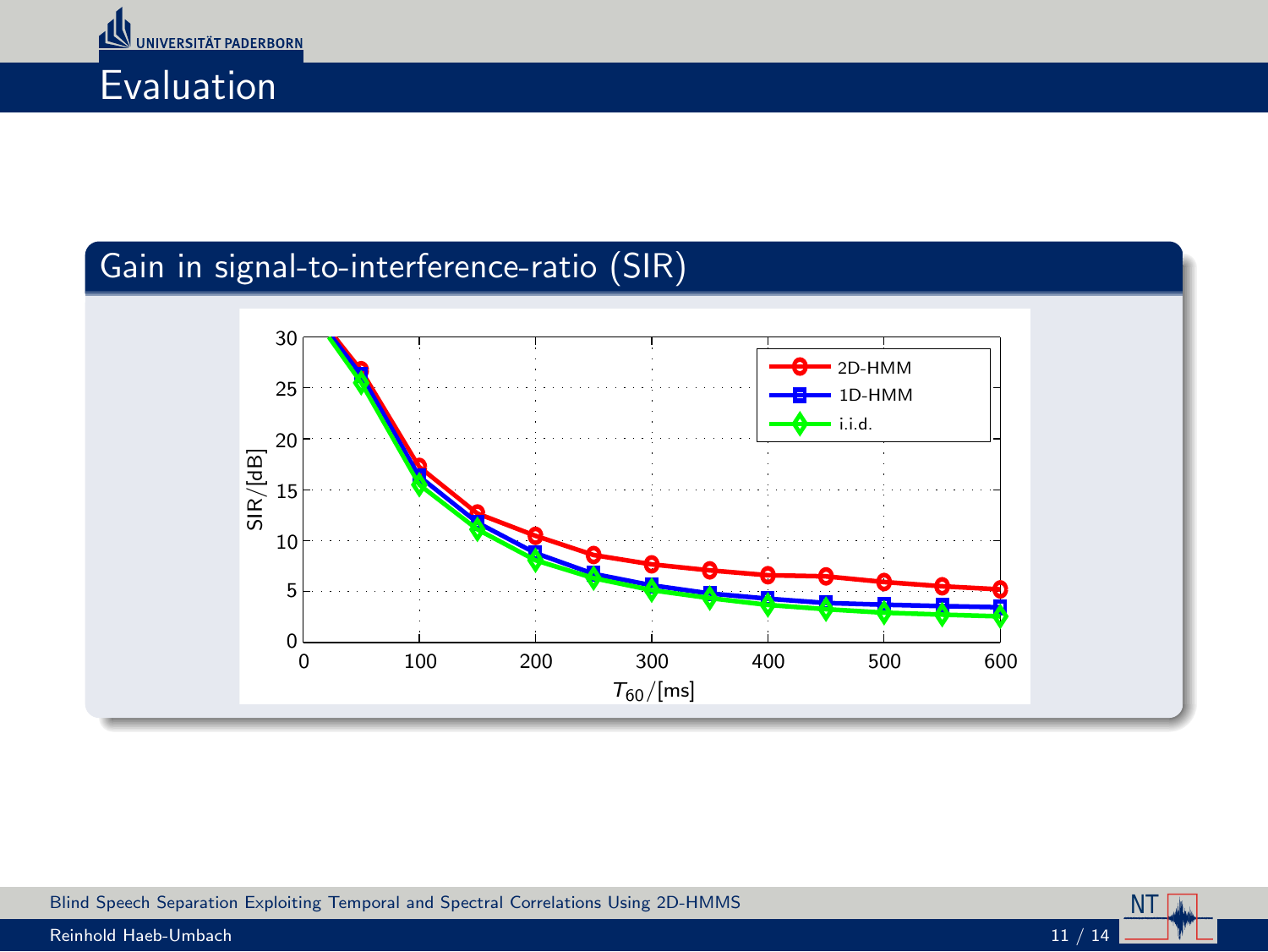



### Gain in signal-to-noise-ratio (SNR)







Reinhold Haeb-Umbach 12 / 14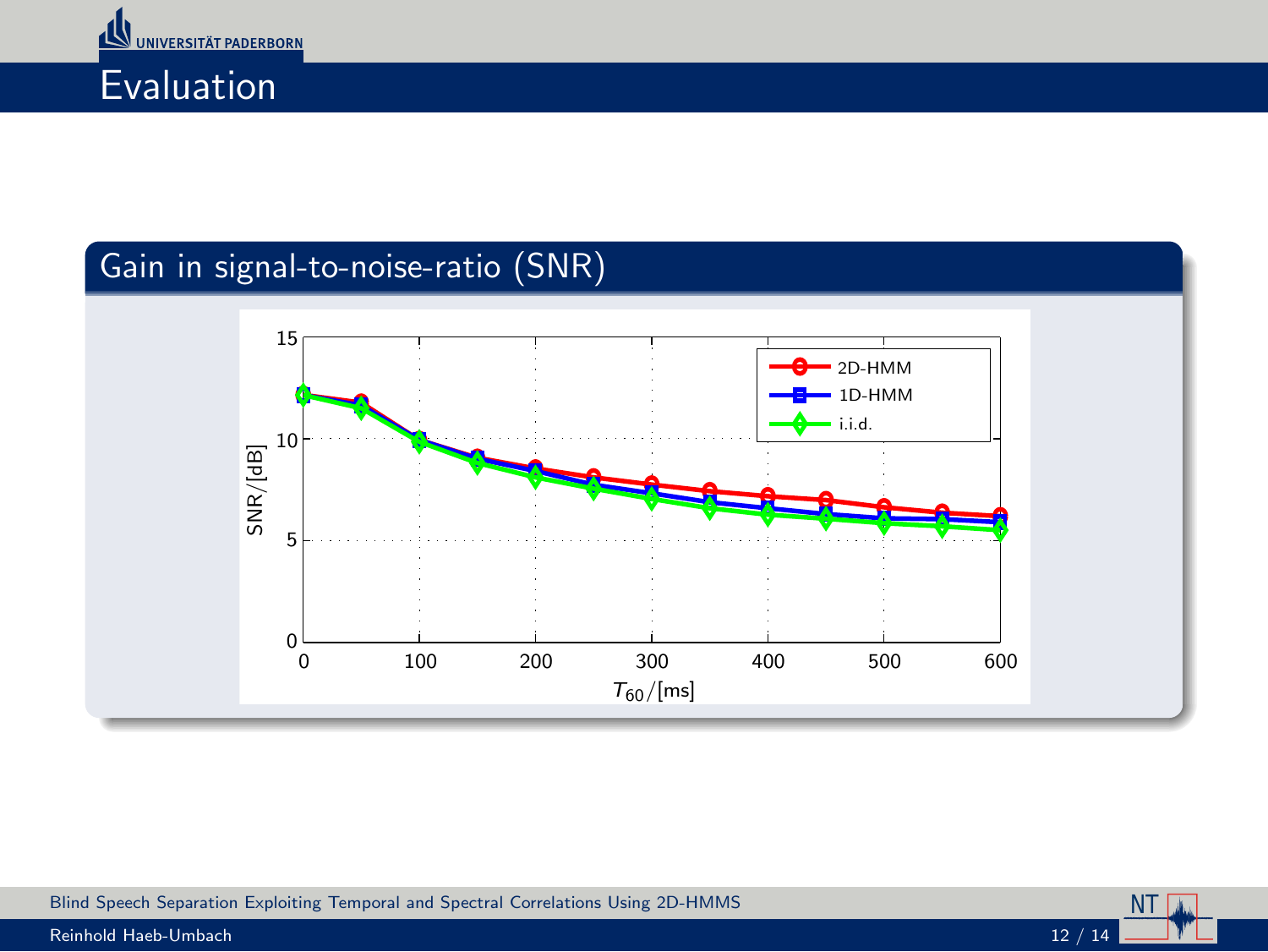



### Gain in signal-to-distortion-ratio (SDR)



NT



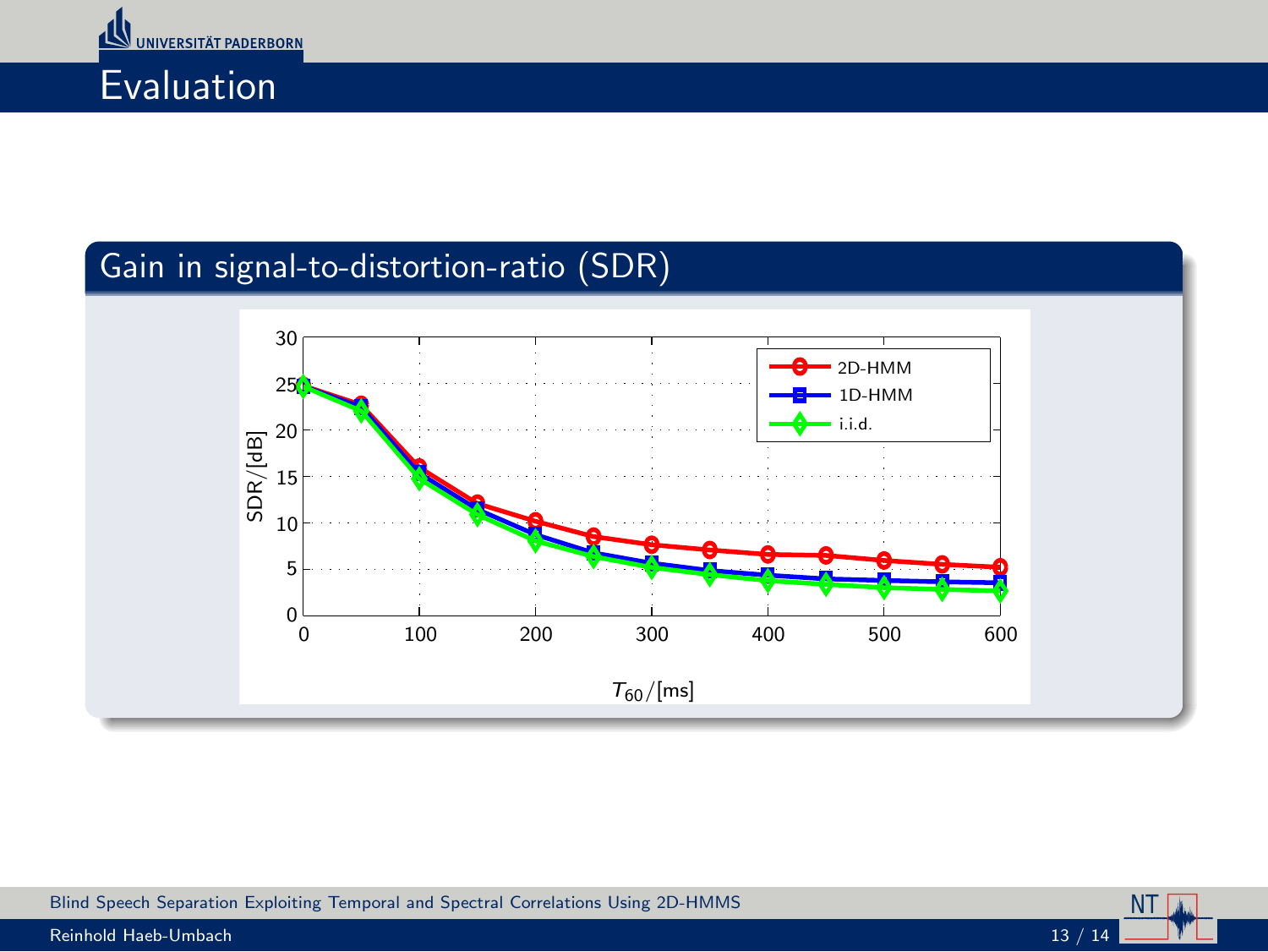### Summary and outlook

#### **Summary**

- Exploiting correlations of adjacent TF-slots for noisy BSS
	- $\triangleright$  2D-HMM to capture temporal and spectral correlations
	- $\blacktriangleright$  Iterative decoding scheme with modified FBA algorithm using extrinsic information exchange
- Improved performance in all cases and w.r.t. all measures
	- ▶ Advantages are evident especially in highly reverberant recording conditions

#### **Outlook**

- Exploitation of harmonic structures of speech
- Low latency block online implementation